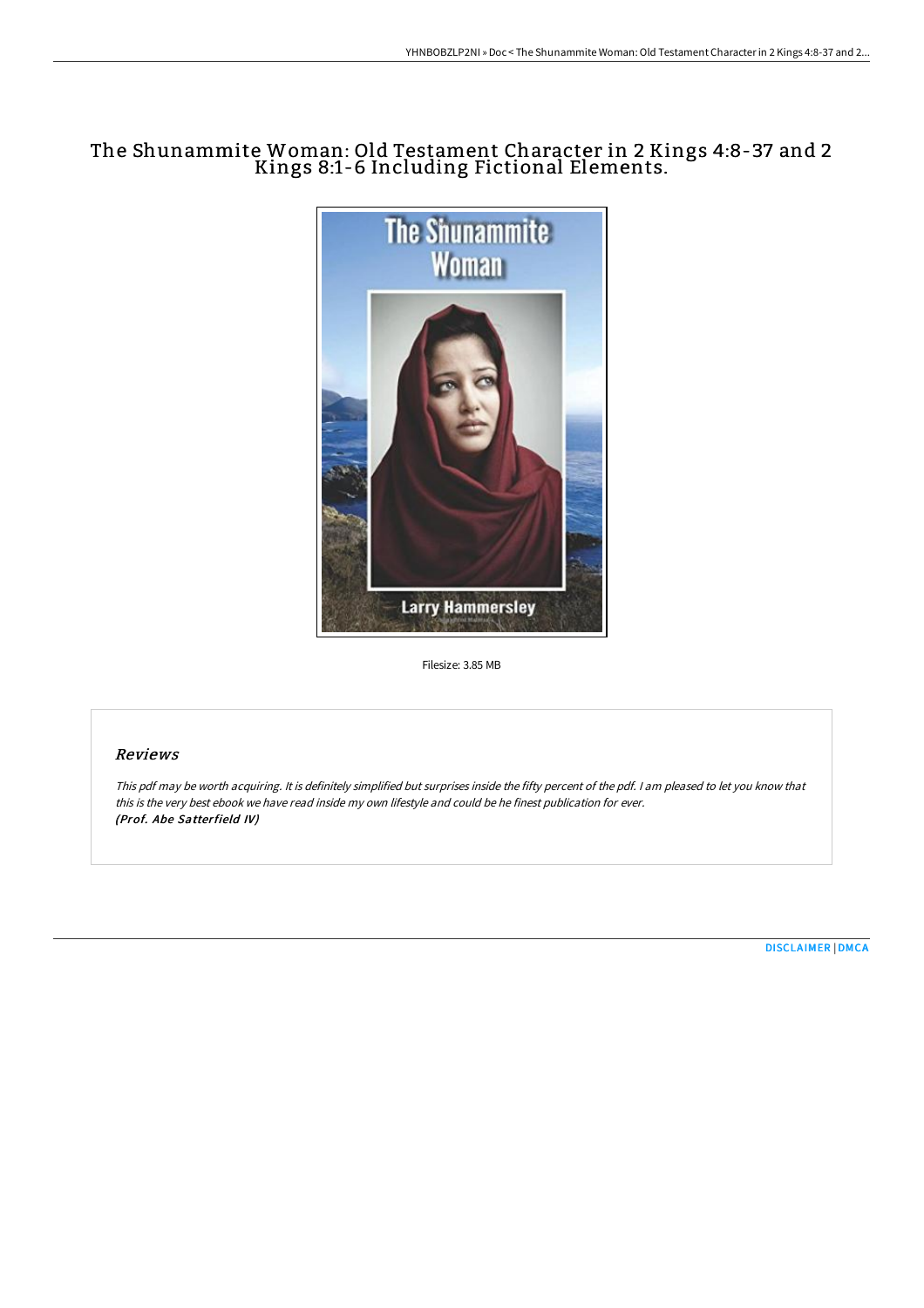## THE SHUNAMMITE WOMAN: OLD TESTAMENT CHARACTER IN 2 KINGS 4:8-37 AND 2 KINGS 8:1- 6 INCLUDING FICTIONAL ELEMENTS.



To download The Shunammite Woman: Old Testament Character in 2 Kings 4:8-37 and 2 Kings 8:1-6 Including Fictional Elements. eBook, remember to click the hyperlink below and download the file or have access to other information which might be related to THE SHUNAMMITE WOMAN: OLD TESTAMENT CHARACTER IN 2 KINGS 4:8-37 AND 2 KINGS 8:1-6 INCLUDING FICTIONAL ELEMENTS. ebook.

2016. PAP. Book Condition: New. New Book. Delivered from our UK warehouse in 3 to 5 business days. THIS BOOK IS PRINTED ON DEMAND. Established seller since 2000.